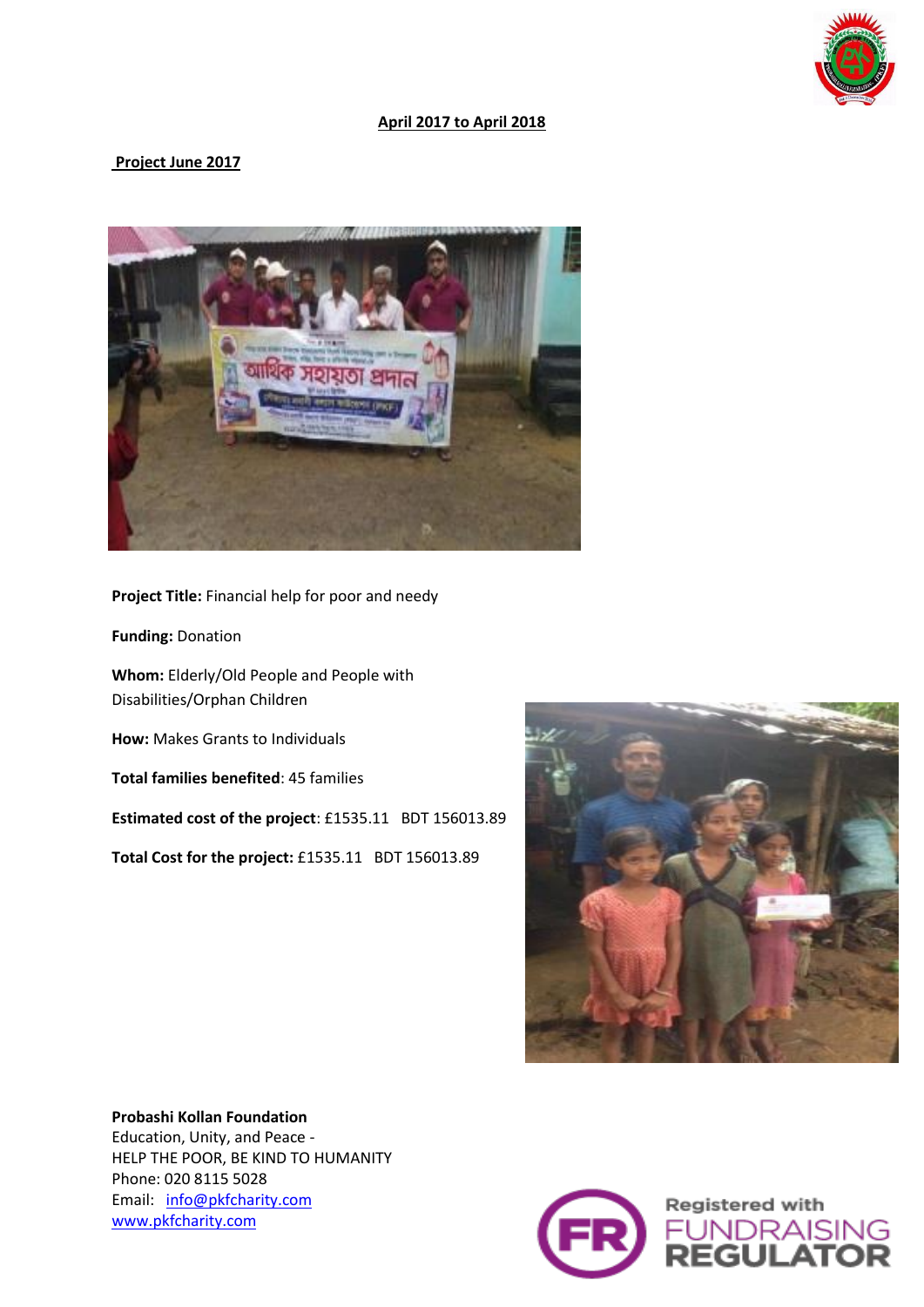

# **Project July 2017**



**Flood Project –** Bangladesh regularly experiences flooding, as 80% of the country is situated on a floodplain. The monsoon season is often deadly. Crops are destroyed, houses ae ruined, and lives are lost. We successfully completed a flood project, in which we distributed food and shelter to those affected by the floods.

**Project Title:** Food package to flood effected families

**Funding:** Donation

**Whom:** Elderly/Old People and People with Disabilities/Children/Poor

**How:** Makes Grants to Individuals

**Total families benefited:** 35 families

**Estimated cost of the project:** £93 BDT 9662.81

**Total Cost for the project:** £93 BDT 9662.81



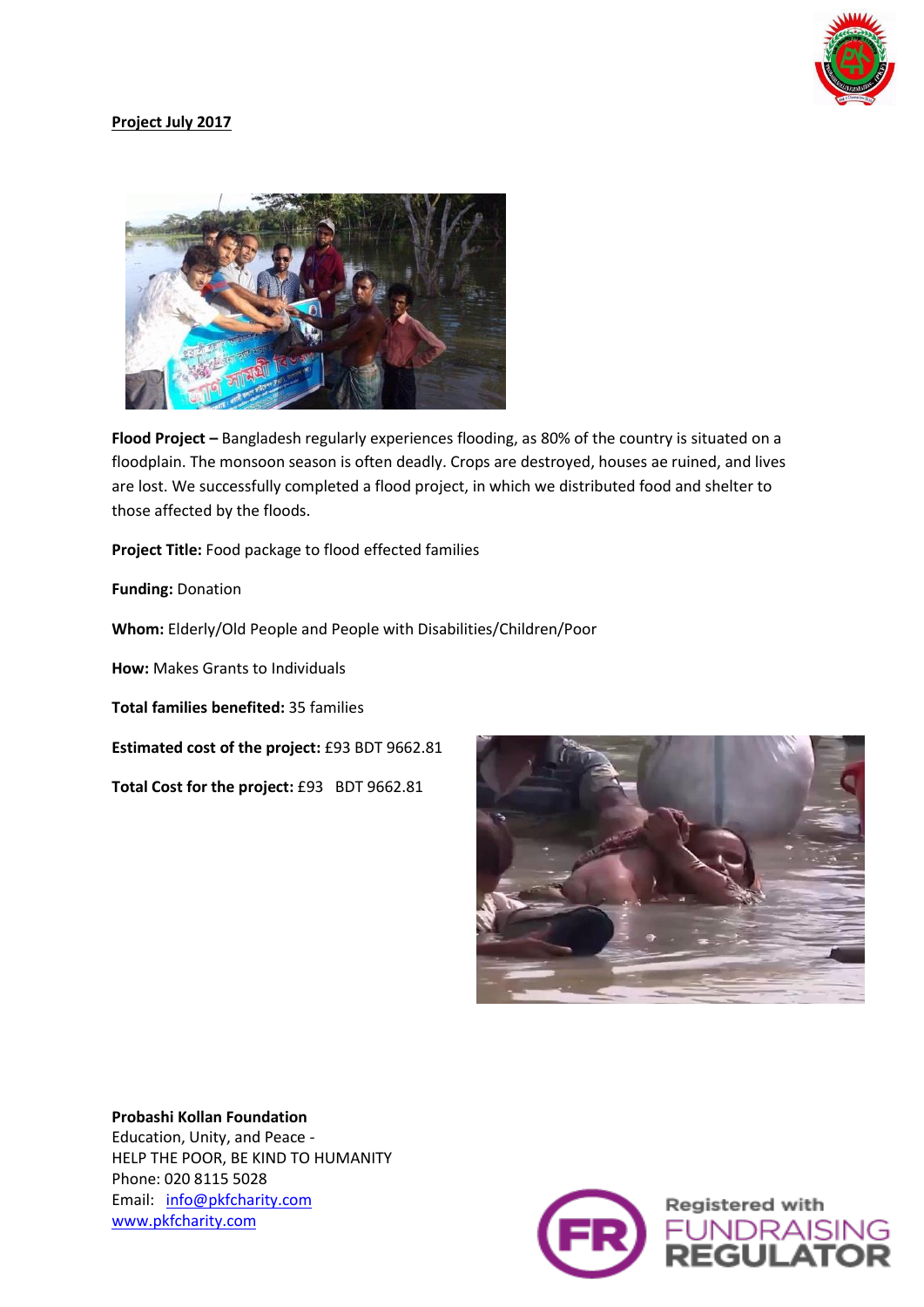

# **Project November 2017**



**Project Title:** Medical Support (Health project)

**Funding:** Donation

**Whom:** Elderly/Old People and People with Disabilities

**How:** Makes Grants to Individuals

**Total families benefited:** 5 persons

**Estimated cost of the project:** £54 BDT6000.75

**Total Cost for the project:** £54 BDT 6000.75

# **Upcoming project (March/April) 2018 Project Title:** Food Package **Funding:** Donation **Whom:** Elderly/Old People and People with Disabilities **How:** Makes Grants to Individuals with food package **Total families benefited:** 15 families **Estimated cost of the project: £180 BDT 20700 Total Cost for the project: Not Known**  ………………………………………………………………………………………………

…………………………………………………………



**Note: More update will be providing on PKF website after completing this project.**